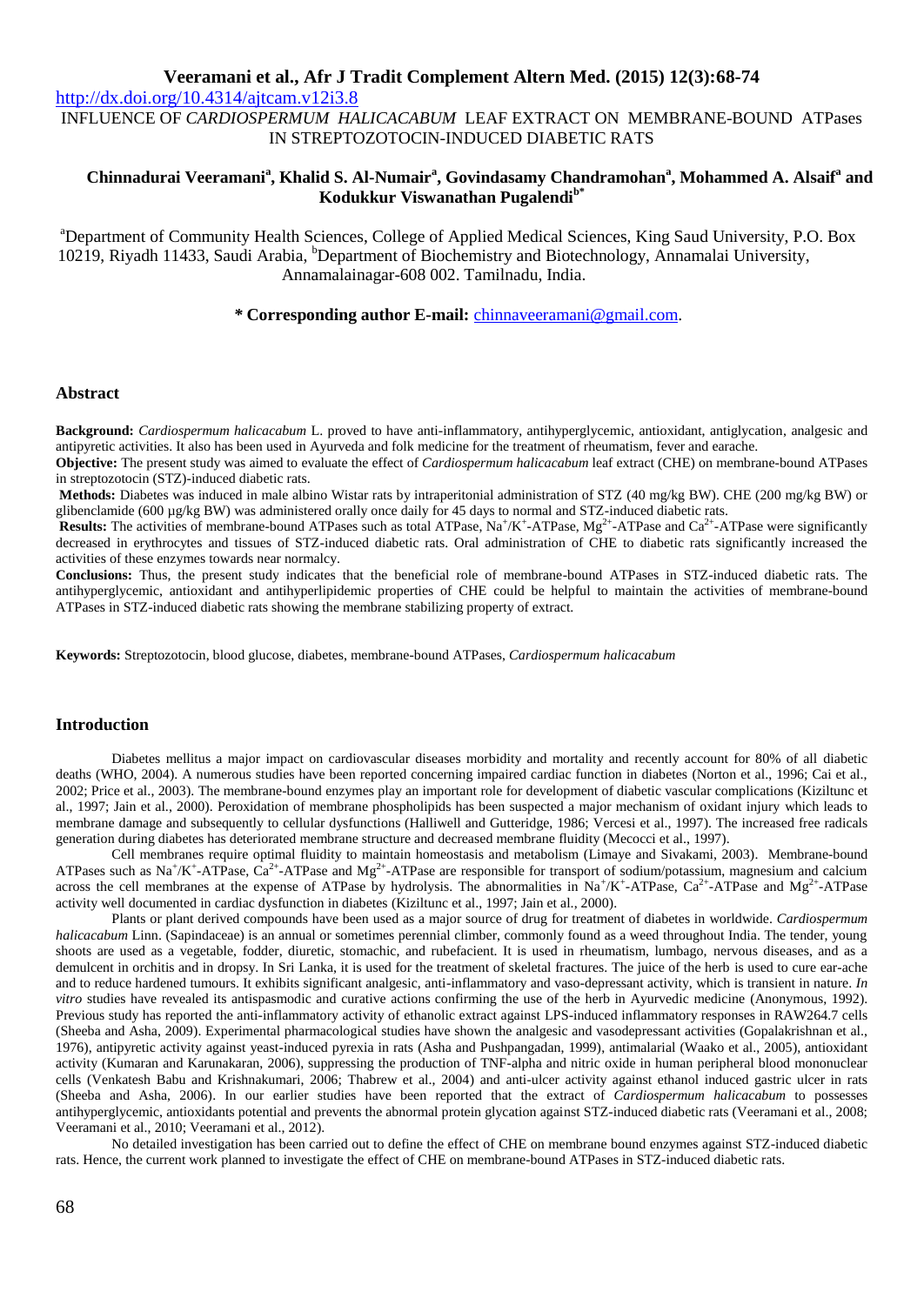<http://dx.doi.org/10.4314/ajtcam.v12i3.8>

# **Materials and methods**

**Animals**

Male albino Wistar rats (weighing 180-200 g, 9 weeks old) were procured from the Central Animal House, Department of Experimental Medicine, Rajah Muthiah Medical College and Hospital, Annamalai University, and maintained in an airconditioned room [(25±1) °C] with a 12 h light/12 h dark cycle. Feed and water were provided *ad libitum*. The study was conducted in accordance with the National Institute of Health Guide for the Care and Use of Laboratory Animals (NIH, 1985) and the experimental study was approved by the Ethical Committee of Rajah Muthiah Medical College and Hospital (Reg No.160/1999/CPCSEA), Annamalai University, Annamalainagar.

#### **Chemicals**

Streptozotocin was obtained from Sigma-Aldrich Company (St. Louis, Missouri, USA). All other chemicals used were of analytical grade obtained from E. Merck, Mumbai and HIMEDIA, Mumbai, India.

#### **Experimental induction of diabetes**

The animals were made diabetic by an intraperitoneal injection of streptozotocin (STZ, 40 mg/kg BW, between 8:00 AM to 9:00 AM) in a freshly prepared citrate buffer (0.1M, pH 4.5) after an overnight fast. STZ injected animals were given 20% glucose solution for 24 h to prevent initial drug-induced hypoglycaemic mortality. The animals exhibited massive glycosuria (determined by Benedict's qualitative test, Benedict 1911) and hyperglycaemia within a few days. Diabetes was confirmed by measuring the fasting blood glucose concentration 96 h after induction. Albino rats with a blood glucose level above 220 mg/dL were considered diabetic and were used in this experiment.

#### **Plant material**

Leaves of *Cardiospermum halicacabum* (voucher No. AU-7032) were collected from the local areas, Jeyankondam, Ariyalur district, Tamil Nadu, India. The plant was botanically identified and authenticated in the Department of Botany, Annamalai University, Annamalainagar, Chidambaram, Tamil Nadu, India and a voucher specimen was deposited at the herbarium of botany.

#### **Preparation of plant extract**

The plant leaf was shade dried at room temperature  $[(32\pm2)$  °C] and the dried leaf was ground into fine powder using a pulverizer. The powered part was sieved and kept in deep freezer until use. 100 g of dry fine powder was suspended in 300 mL of ethanol for 72 h. The extract was filtered using a muslin cloth and concentrated at  $[(40\pm5) °C]$ .

### **Experimental design**

The animals were randomly divided into five groups of six animals each. In our earlier study, the extract was suspended in 2% gum acacia vehicle solution and fed by intubation at three different doses such as 50, 100 and 200 mg/kg BW. The dose of 200 mg exhibited maximum reduction of blood glucose when compared to the other two doses in STZ-induced diabetic rats (Veeramani et al., 2008). The active dose of 200 mg was used in this study.

Group I: Normal (2% gum acacia)

Group II: Normal + CHE (200 mg/kg BW.) in 2% gum acacia

Group III: Diabetic control

Group IV: Diabetic + CHE (200 mg/kg BW.) in 2% gum acacia

Group V: Diabetic + glibenclamide (600  $\mu$ g/kg BW) in 2% gum acacia

After 45 days, the animals were anaesthetized using ketamine (24 mg/kg BW, intramuscular injection), and sacrificed by cervical dislocation. Between 8:00 am and 9:00 am blood sample and tissues were collected for the estimation of membrane bound enzymes activities.

#### **Biochemical estimations Estimation of total protein**

Total protein was estimated by the method of Lowry et al. (1951). The standard ranging from 0.2-1.0 ml containing 20-100 μg of protein respectively was taken in different test tubes. The volume in each test tube was made up to 1 ml with distilled water and 1ml of water was taken as blank. Alkaline copper reagent (5 ml) was added to each tube and mixed thoroughly. The test tubes were allowed to stand at room temperature for 10 min. Folins ciocalteau reagent (0.5 ml) was added to each tube rapidly and mixed thoroughly. After incubation at room temperature the colour developed was read against blank at 680 nm and 0.1 ml of the sample was treated similarly. The level of total protein was expressed as mg/g of wet tissue.

#### **Estimation of total ATPases**

Total ATPase was assayed by the method of Evans (1969). To 1.5 ml of buffer, 0.1 ml of each NaCl, KC1, MgCl<sup>2</sup>, CaCl<sup>2</sup>, and ATP solutions were added. Then 0.1 ml of sample was added. The tubes were incubated at 37°C for 20 min. The reaction was arrested by addition 1 ml of 10% TCA. The tubes were centrifuged and the phosphorous content in the supernatant was determined by Fiske & Subbarow method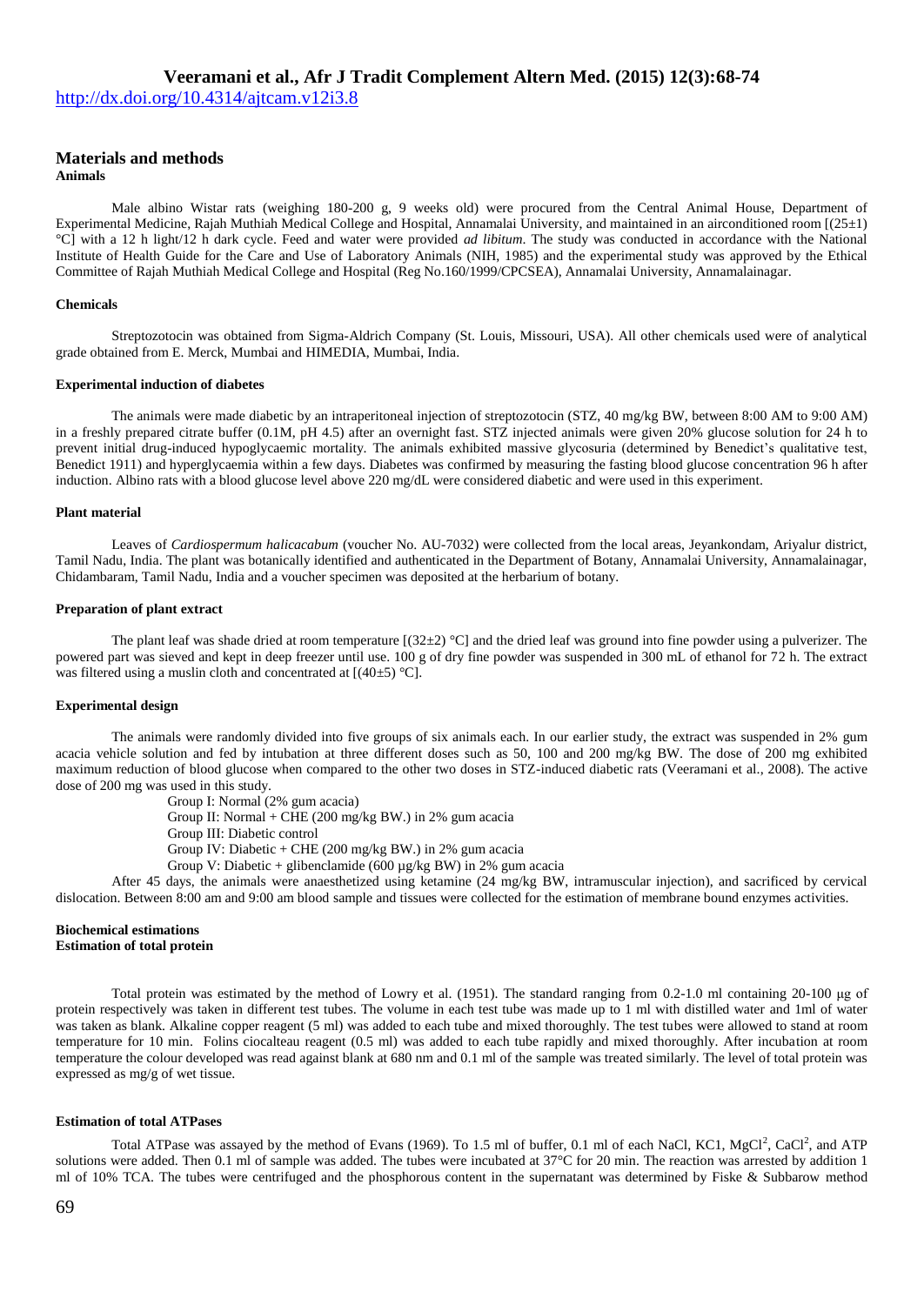### <http://dx.doi.org/10.4314/ajtcam.v12i3.8>

(1925) using commercial diagnostic kit (Qualigens Diagnostics, India). The supernatant and aliquots of standards were made upto 5.0 ml with water. To these tubes, 1.0 ml ammonium molybdate followed by 0.5 ml ANSA reagent were added and mixed. The amount of phosphorous liberated was read at 620 nm after 20 min against a reagent blank in a colorimeter. The activity of total ATPases was expressed as μmoles of phosphorous liberated/h/mg protein.

### **Estimation of Na<sup>+</sup> /K + -ATPase**

Na<sup>+</sup>/K<sup>+</sup>-ATPase was assayed according to the method of Bonting (1970). To 1 ml of tris buffer, 0.2 ml of each of MgSO4, KC1, NaCl, EDTA were added and equilibrated at 37°C for 10 min and the enzyme reaction was initiated by the addition of 0.1 ml of sample. The assay medium was then incubated for 1 h at 37°C. The reaction was arrested by addition 1 ml of 10% TCA. The tubes were centrifuged and the phosphorous content in the supernatant was estimated according to the method of Fiske & Subbarow (1925) using commercial diagnostic kit (Qualigens Diagnostics, India). The activity of  $Na^+/K^+$ -ATPase was expressed as umoles of phosphorous liberated/h/mg protein.

### **Estimation of Ca2+ -ATPase**

 $Ca^{2+}$ -ATPase was assayed by the method of Hjerten and Pan (1983). The incubation mixture contained 0.1 ml each buffer, CaCl<sub>2</sub>ATP and water. After equilibrating the tubes at 37°C the reaction was initiated by the addition of 0.1 ml of sample. The contents were incubated at 37°C for half an h. The reaction was arrested by addition 1 ml of cold 10% TCA. The tubes were centrifuged and phosphorous content in the supernatant was estimated by Fiske & Subbarow method (1925) using commercial diagnostic kit (Qualigens Diagnostics, India). The activity of  $Ca<sup>2+</sup>$ -ATPase was expressed as µmoles of phosphorous liberated/h/mg protein.

### **Estimation of Mg2+ -ATPase**

The activity of  $Mg^{2+}$ -ATPase was assayed by the method of Ohinishi et al. (1982). The incubation mixture contained 0.1 ml of 375 mM Tris-HCl buffer (pH 7.6), 0.1 ml of 25 mM MgCl<sup>2</sup>, 0.1 ml of 10 mM ATP, 0.1 ml water and 0.1 ml of sample. The contents were incubated for 15 min at 37◦C and the reaction was arrested by adding 0.5 ml of 10% TCA. The tubes were centrifuged and the phosphorous content in the supernatant was determined by Fiske & Subbarow method (1925) using commercial diagnostic kit (Qualigens Diagnostics, India). The activity of Mg<sup>2+</sup>-ATPase was expressed as μmoles of phosphorous liberated/h/mg protein.

#### **Statistical analysis**

Values are given as means  $\pm$  S.D. for six rats in each group. Data were analyzed by one-way analysis of variance followed by Duncan's Multiple Range Test (DMRT) using SPSS version 10 (SPSS, Chicago, IL). The limit of statistical significance was set at P≤ 0.05.

### **Results Effect of CHE on total ATPase and Na<sup>+</sup> /K<sup>+</sup> -ATPase**

Tables 1 and 2 represent the activities of total ATPase and  $\text{Na}^+\text{/K}^+$ -ATPase in erythrocytes and tissues (liver, kidney and heart) of normal and STZ-induced diabetic rats. In diabetic rats, the activities of total ATPase and  $Na^+/K^+$ -ATPase were shown to decrease significantly  $(p<0.05)$  as compared to control rats. Administration of CHE and glibenclamide to diabetic rats significantly  $(p<0.05)$  increased the activities of total ATPase and  $Na^+/K^+$ -ATPase to towards normal control rats.

### **Effect of CHE on Ca2+ -ATPase and Mg2+ -ATPase**

Tables 3 and 4 represent the activities of  $Ca^{2+}$ -ATPase and Mg<sup>2+</sup>-ATPase in erythrocytes and tissues (liver, kidney and heart) of normal and STZ-induced diabetic rats. In diabetic rats the activities of  $Ca^{2+}$ -ATPase and  $Mg^{2+}$ -ATPase were decreased significantly (p<0.05) and administration of CHE and glibenclamide to diabetic rats the above enzymes activities were increased significantly (p<0.05) to towards normal control rats.

### **Discussion**

We have previously demonstrated that the *cardiospermum halicacabum* leaf extract (CHE) is having antihyperglycaemic, antioxidant, antiglycation and antihyperlipidemic activity on STZ-induced diabetic rats (Veeramani et al., 2008; Veeramani et al., 2010; Veeramani et al., 2012). The antihyperglycemic effect of CHE may be attributed to activation of glucose uptake, inhibition of intestinal glucose transporter and decreasing the expression of genes that control gluconeogenesis (Veeramani et al., 2008; Veeramani et al., 2010).

ATPases of cardiac cells play a significant role in the contraction and relaxation cycles of cardiac muscle by maintaining normal ion levels  $(Ca^{2+}$ ,  $\mathrm{Na}^+$ , K<sup>+</sup>, and  $\mathrm{Mg}^{2+}$ ) within the myocytes. Alterations in the properties of these ion pumps may affect cardiac function. The abnormalities in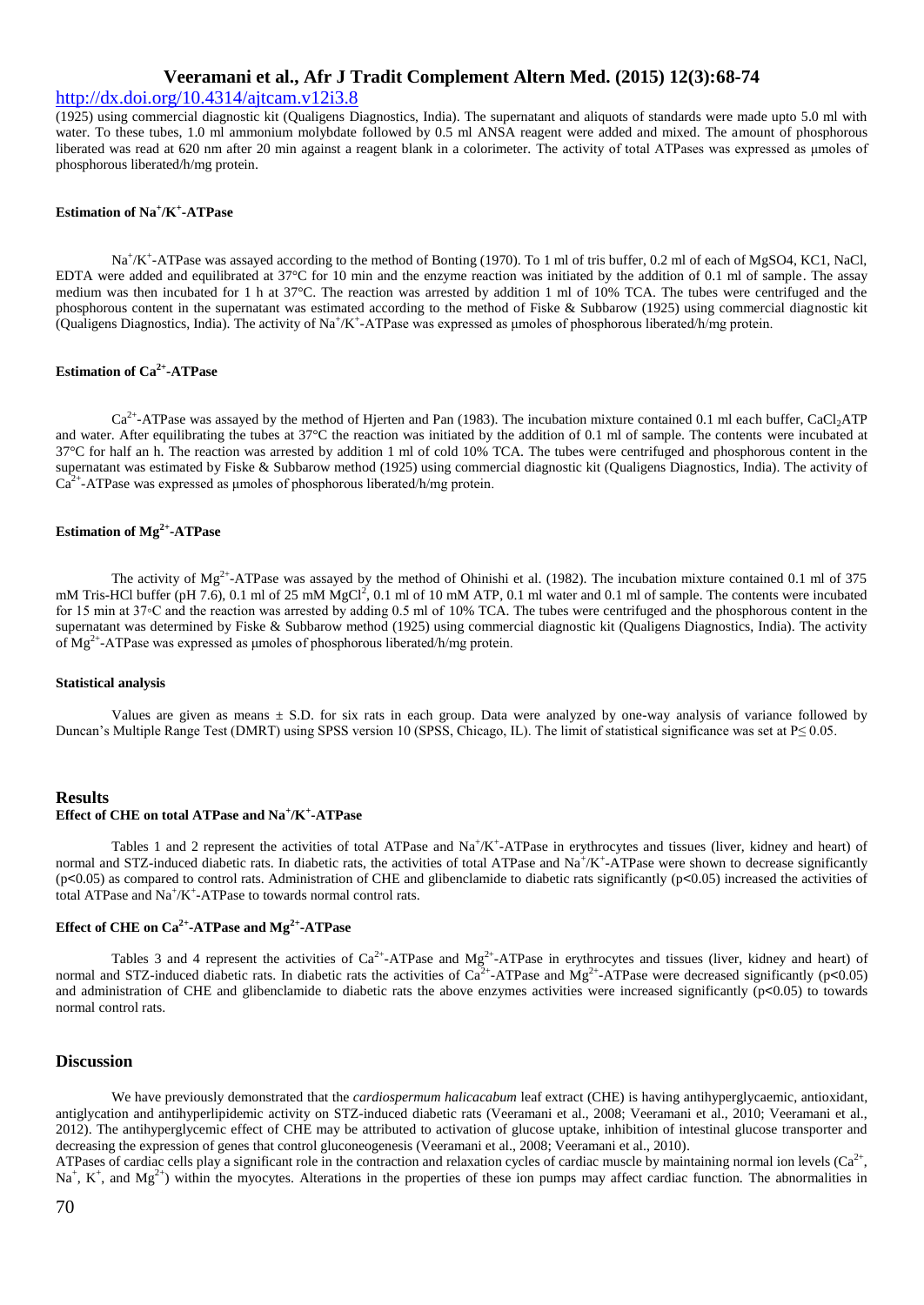## <http://dx.doi.org/10.4314/ajtcam.v12i3.8>

Na<sup>+</sup>/K<sup>+</sup>-ATPase and Ca<sup>2+</sup>-ATPase are well documented in cardiac dysfunction in diabetes (Dhalla et al., 1998; Pekiner et al., 2002; Jain and Lim, 2000). In the present study the activity of Na<sup>+</sup>/K<sup>+</sup>-ATPase was decreased significantly in STZ-induced diabetic rats. Thus, decreased activity of Na<sup>+</sup>/K<sup>+</sup>-ATPase could be due to enhanced lipid peroxidation by free radicals on STZ induction, since Na<sup>+/K+</sup>-ATPase is a 'SH' group containing enzyme and is lipid dependent (Ithayarasi and Devi, 1997). This decreased activity of  $Na^+/K^+$ -ATPase can lead to a decrease in sodium efflux, thereby altering membrane permeability (Finotti and Palatini, 1986). Hence, the present study we observed that the decrease activity of Na<sup>+</sup>/K<sup>+</sup>-ATPase may be considered as an index of cardiovascular complications induced by diabetes.

**Table 1:** Effect of *Cardiospermum halicacabum* leaf extract (CHE) on total ATPases in the erythrocytes and tissues of normal and STZ-induced diabetic rats.

| Groups                                       | Erythrocytes<br>$(U^a/mg$ protein) | Liver<br>$(U^a/mg)$ protein) | Kidney<br>$(U^a/mg$ protein) | Heart<br>$(U^a/mg$ protein) |
|----------------------------------------------|------------------------------------|------------------------------|------------------------------|-----------------------------|
| Normal control                               | $3.07 \pm 0.24^{\circ}$            | $2.94 \pm 0.23^{\circ}$      | $1.62 \pm 0.15^{\text{a}}$   | $1.73 \pm 0.16^a$           |
| Diabetic control                             | $0.85 \pm 0.06^b$                  | $1.03 \pm 0.08^b$            | $0.84 + 0.06^b$              | $0.63 \pm 0.05^b$           |
| Normal + CHE $(200 \text{ mg/kg BW})$        | $3.10 \pm 0.23^{\text{a}}$         | $2.90 \pm 0.20^{\circ}$      | $1.65 \pm 0.10^a$            | $1.75 \pm 0.12^{\text{a}}$  |
| Diabetic + CHE $(200 \text{ mg/kg BW})$      | $2.81 \pm 0.21^{\circ}$            | $2.55 \pm 0.18^c$            | $1.49 + 0.09^{\circ}$        | $1.64 \pm 0.10^{c,a}$       |
| Diabetic + glibenclamide (600 $\mu$ g/kg BW) | $2.90 + 0.18^{c,d}$                | $2.70 + 0.26^d$              | $1.57 + 0.14^d$              | $1.70 \pm 0.14^{\text{a}}$  |

Values are given as means  $\pm$  S.D from six rats in each group.; Values not sharing a common superscript vertically differ significantly at  $p$  < 0.05 (DMRT).; a-μmol of Pi liberated per hour.

| Groups                                       | Erythrocytes<br>$(U^a/mg)$ protein) | Liver<br>$(U^2/mg)$ protein)      | Kidney<br>$(U^2/mg)$ protein)     | Heart<br>$(U^a/mg)$ protein) |
|----------------------------------------------|-------------------------------------|-----------------------------------|-----------------------------------|------------------------------|
| Normal control                               | $0.96 + 0.08^a$                     | $0.94 + 0.07a$                    | $0.54 + 0.04^a$                   | $0.59 \pm 0.04^{\circ}$      |
| Diabetic control                             | $0.48 \pm 0.02^b$                   | $0.35 \pm 0.02^b$                 | $0.31 \pm 0.02^b$                 | $0.32 \pm 0.03^b$            |
| Normal + CHE $(200 \text{ mg/kg BW})$        | $0.99 + 0.06^a$                     | $0.95 + 0.06^a$                   | $0.53 + 0.03^a$                   | $0.62 \pm 0.06^a$            |
| Diabetic + CHE $(200 \text{ mg/kg BW})$      | $0.86 \pm 0.06^{\circ}$             | $0.83 + 0.08^{\circ}$             | $0.46 \pm 0.04^c$                 | $0.54 \pm 0.04^{\text{a,c}}$ |
| Diabetic + glibenclamide (600 $\mu$ g/kg BW) | $0.90 + 0.07^{\text{c},\text{a}}$   | $0.89 + 0.08^{\text{c},\text{a}}$ | $0.50 + 0.05^{\text{c},\text{a}}$ | $0.56 + 0.05^{\circ}$        |

Values are given as means  $\pm$  S.D from six rats in each group.

Values not sharing a common superscript vertically differ significantly at *p*< 0.05 (DMRT).

a-μmol of Pi liberated per hour.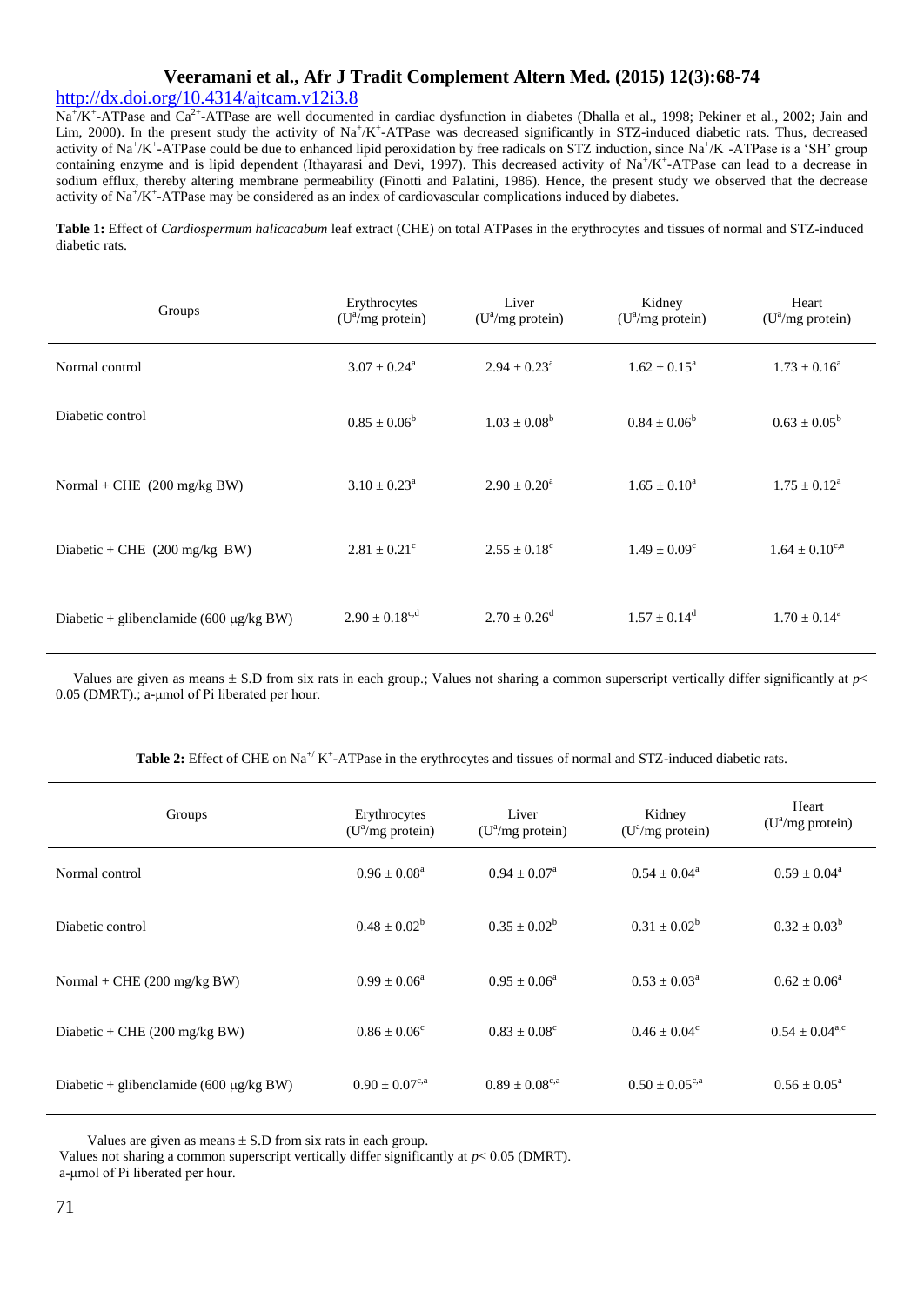## **Veeramani et al., Afr J Tradit Complement Altern Med. (2015) 12(3):68-74** <http://dx.doi.org/10.4314/ajtcam.v12i3.8>

| Groups                                       | Erythrocytes<br>$(U^a/mg$ protein) | Liver<br>$(U^a/mg$ protein)  | Kidney<br>$(U^a/mg$ protein) | Heart<br>(U <sup>a</sup> /mg protein) |
|----------------------------------------------|------------------------------------|------------------------------|------------------------------|---------------------------------------|
| Normal control                               | $0.55 \pm 0.04^{\text{a,c}}$       | $0.59 \pm 0.03^{\circ}$      | $0.40 \pm 0.03^{\text{a}}$   | $0.35 \pm 0.02^{\text{a}}$            |
| Diabetic control                             | $0.39 \pm 0.03^b$                  | $0.32 + 0.02^b$              | $0.19 \pm 0.01^b$            | $0.17 \pm 0.02^b$                     |
| Normal + CHE $(200 \text{ mg/kg BW})$        | $0.57 \pm 0.05^{\text{a}}$         | $0.63 \pm 0.05^{\text{a}}$   | $0.43 \pm 0.03^{\circ}$      | $0.36 \pm 0.03^{\circ}$               |
| Diabetic + CHE $(200 \text{ mg/kg BW})$      | $0.49 \pm 0.04^c$                  | $0.51 \pm 0.04^c$            | $0.35 \pm 0.02^{\circ}$      | $0.30 \pm 0.03^{\circ}$               |
| Diabetic + glibenclamide (600 $\mu$ g/kg BW) | $0.51 \pm 0.03^c$                  | $0.55 \pm 0.05^{\text{a,c}}$ | $0.37 \pm 0.03^{\text{a,c}}$ | $0.33 \pm 0.02^{\text{a,c}}$          |

Table 3: Effect of CHE on Ca<sup>2+</sup>-ATPase in the erythrocytes and tissues of normal and STZ-induced diabetic rats.

Values are given as means  $\pm$  S.D from six rats in each group.; Values not sharing a common superscript vertically differ significantly at  $p$  < 0.05 (DMRT).; a-μmol of Pi liberated per hour .

Table 4: Effect of CHE on Mg<sup>2+</sup>-ATPase in the erythrocytes and tissues of normal and STZ-induced diabetic rats.

| Groups                                       | Erythrocytes<br>$(U^a/mg$ protein) | Liver<br>$(U^a/mg$ protein) | Kidney<br>$(U^2/mg)$ protein) | Heart<br>$(U^a/mg$ protein)  |
|----------------------------------------------|------------------------------------|-----------------------------|-------------------------------|------------------------------|
| Normal control                               | $0.46 \pm 0.03^{\text{a}}$         | $0.60 + 0.06^a$             | $0.40 + 0.04^a$               | $0.52 \pm 0.03^{\text{a}}$   |
| Diabetic control                             | $0.26 + 0.02^b$                    | $0.30 \pm 0.03^b$           | $0.20 + 0.02^b$               | $0.19 \pm 0.01^b$            |
| Normal + CHE $(200 \text{ mg/kg BW})$        | $0.49 + 0.04^a$                    | $0.63 + 0.04^a$             | $0.38 + 0.03^a$               | $0.55 \pm 0.04^{\circ}$      |
| Diabetic + CHE $(200 \text{ mg/kg BW})$      | $0.39 \pm 0.03^c$                  | $0.56 \pm 0.05^{\text{a}}$  | $0.35 + 0.02^a$               | $0.44 \pm 0.02^{\circ}$      |
| Diabetic + glibenclamide (600 $\mu$ g/kg BW) | $0.42 \pm 0.03^{\text{a,c}}$       | $0.58 \pm 0.03^{\circ}$     | $0.37 \pm 0.03^{\text{a}}$    | $0.48 \pm 0.03^{\text{a,c}}$ |

Values are given as means  $\pm$  S.D from six rats in each group.

Values not sharing a common superscript vertically differ significantly at  $p < 0.05$  (DMRT).

a-μmol of Pi liberated per hour.

Impaired calcium homeostasis has been reported in diabetic cardiomyopathy and other complications of diabetes mellitus (Golfman et al., 1996; Hattori et al., 2000). The Ca<sup>2+</sup>-ATPase is the major active calcium transport protein responsible for the maintenance of normal intracellular calcium levels in a variety of cell types. Abnormal  $Ca^{2+}$ -ATPase activity and intracellular calcium levels has reported as important mechanisms responsible for the cardiac dysfunction exhibited by diabetic animals (Hattori et al., 2000). Diabetes-induced hyperlipidemia has been altered the membrane phospholipids and fatty acids and shown to depress membrane-bound enzyme activities, which influence intracellular calcium metabolism resulting in cardiac dysfunction (Kuwahara et al., 1997). The increased ROS formations during diabetes have been caused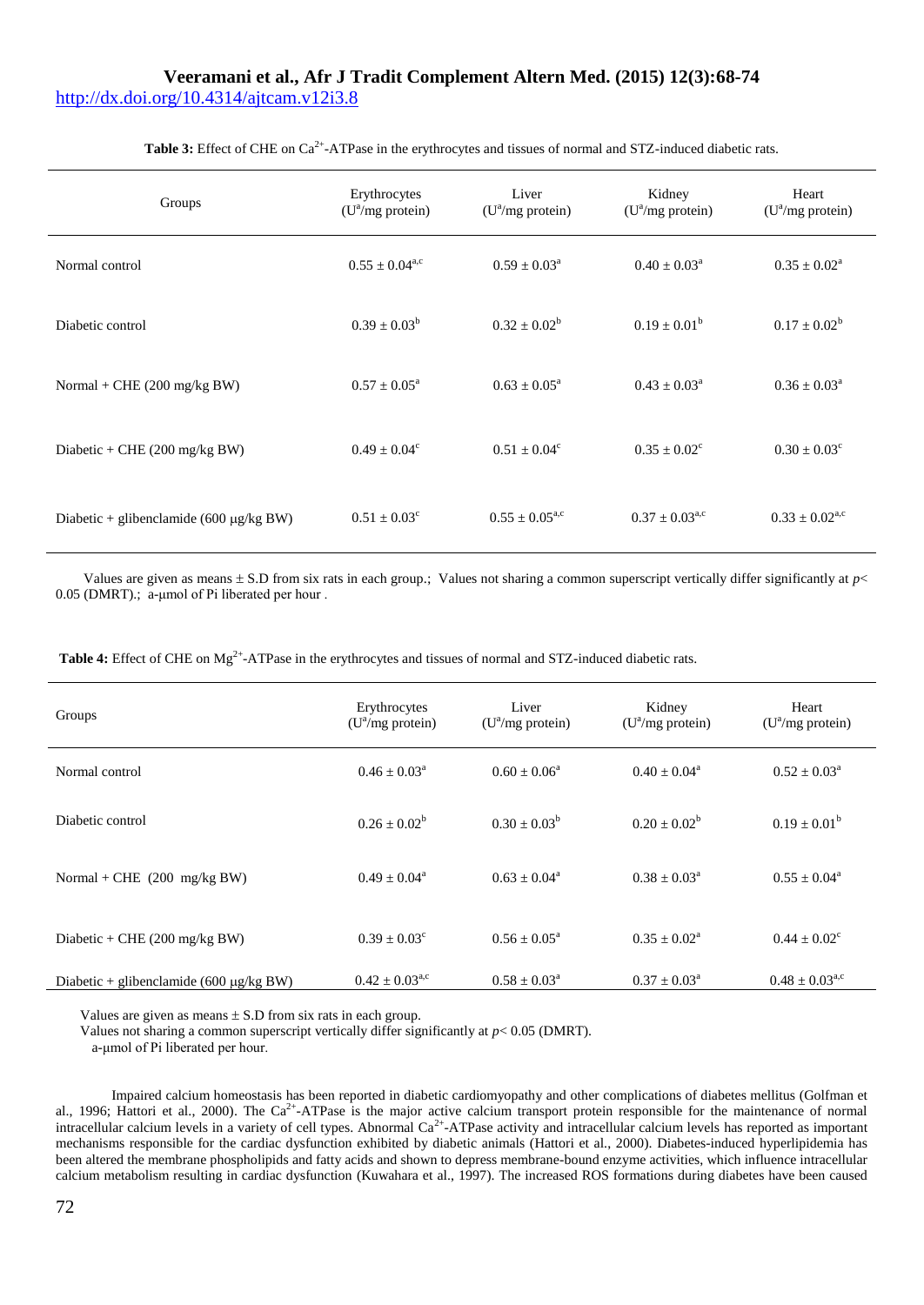## <http://dx.doi.org/10.4314/ajtcam.v12i3.8>

intracellular organelles in membranes which lead to decrease in cardiac  $Ca^{2+}$ -ATPase activity (Ziegelhoffer et al., 1997). Thus, the hyperlipidemia and oxidative stress seem to be the major contributing factors associated with abnormal calcium homeostasis in diabetic animals.  $Mg^{2+}$ -ATPase is involved in energy requiring processes in the cell whereas  $Ca^{2+}$ -ATPase is responsible for the signal transduction pathways and membrane fluidity. The intracellular concentration of calcium regulates the activities of  $Mg^{2+}$ -ATPase and Na<sup>+</sup>/K<sup>+</sup>-ATPase. The inhibition of these transport systems in the cell may result in a sustained increase in cytosolic  $Ca^{2+}$  concentrations producing over stimulation of cellular processes leading ultimately to cell death (Boutilier, 2001). In the present study,  $Ca^{2+}$ -ATPase and  $Mg^{2+}$ -ATPase activity were depressed in diabetic rats which may be increased hyperlipidemia and oxidative stress by diabetic rats.

Plants or plant derived compounds have been shown to influence membrane characteristics such as fluidity, stability and susceptibility to membrane oxidative damage (Jain and Lim, 2001; Babu and Sabitha, 2006). Previous investigation has been suggested that lipid peroxidation and glycosylation of proteins can cause reduction in the activities of enzymes and alteration in the structure and function of membranes (Flecha et al., 1990). Antioxidants has been shown to prevents lipid peroxidation, protein glycation and inhibition of Na<sup>+</sup>/K<sup>+</sup>-ATPase and/or Ca<sup>2+</sup>-ATPase activity caused by hyperglycemia (Jain and Lim, 2001; Babu and Sabitha, 2006). In the present study, administration of CHE to diabetic rats significantly increased the activities of total ATPase,  $\text{Na}^+/\text{K}^+$ -ATPase,  $\text{Ca}^{2+}$ -ATPase and  $\text{Mg}^{2+}$ -ATPase in erythrocyte and tissues when compared with diabetic control rats. The potential hypolipidemic, antioxidant and antiglycating effects of CHE are well documented (Veeramani et al., 2008; Veeramani et al., 2010) in our previous reports. These activities may improve the fluidity of membrane, ameliorate calcium homeostasis and to protect cardiac dysfunctions associated in diabetes.

#### **Conclusion**

In conclusion, the result of the present study indicates that CHE is potent inhibitor of cardiac dysfunction and improve the membrane fluidity on STZ-induced diabetic rats as evidenced by increased activity of membrane-bound ATPases such as total ATPase, Na+/K+-ATPase,  $ca^{2+}$ -ATPase and Mg<sup>2+</sup>-ATPase. The antihyperglycemic, antioxidant and antihyperlipidemic properties of CHE (Veeramani et al., 2008; Veeramani et al., 2010), could be helpful to maintain the levels of membrane-bound ATPases in STZ-induced diabetic rats showing the membrane stabilizing property of extract.

**Conflict of interest:** The authors have no conflict of interest to declare.

### **References**

- 1. Anonymous. (1992). The Wealth of India–A Dictionary of Indian Raw Material and Industrial Products, Raw Materials, Vol. 3, CSIR, New Delhi, pp.269–271.
- 2. Asha, V.V. and Pushpangadan, P. (1999). Antipyretic activity of *Cardiospermum halicacabum*. Indian J. Exp. Biol., 37: 411–414.
- 3. Babu, P.V.1., Sabitha, K.E. and Shyamaladevi, C.S. (2006). Green tea impedes dyslipidemia, lipid peroxidation, protein glycation and ameliorates  $Ca^{2+}$ -ATPase and Na<sup>+</sup>/K<sup>+</sup>-ATPase activity in the heart of streptozotocin-diabetic rats. Chem. Biol. Interact., 62(2): 157–64.
- 4. Bonting, S.L. (2001). Sodium-potassium activated adenosine-triphosphatase and cation transport. Membrane and Iron Transport (ed. C. Bittar). Willey Intercience, London, 1970; pp.25–28.
- 5. Boutilier, R.G. (2001). Mechanisms of cell survival in hypoxia and hypothermia. J Experiment. Biol., 204: 3171–3181.
- 6. Cai, L., Li, W., Wang, G., Guo, L., Jiang, Y. and Kang, Y.J. (2002). Hyperglycemia-induced apoptosis in mouse myocardium. Mitochondrial cytochrome c-mediated caspase-3 activation pathway. Diabetes, 1: 1938–1948.
- 7. Dhalla, N.S., Liu, X., Panagia, V. and Tekada, N. (1998). Subcellular remodeling and heart dysfunction in chronic diabetes. Cardiovasc. Res., 40: 239–247.
- 8. Evans, W.H. (1969). Membrane adenosine triphosphatase of E. coli activation by calcium ions inhibition by monovalent cations. J. Bacteriol., 100: 914.
- 9. Finotti, P. and Palatini, P. (1986). Reduction of erythrocyte Na<sup>+</sup>/K<sup>+</sup>-ATPase activity in type I insulin dependent diabetic subjects and its activation by homologus plasma. Diabetologia, 29: 623–628.
- 10. Flecha, F.L.G., Bermudez, M.C., Cedola, N.V., Gagliardino, J.J. and Rossi, J.P.F. (1990). Decreased Ca<sup>2+</sup>-ATPase activity after glycosylation of erythrocyte membranes *in vivo* and *in vitro*. Diabetes, 39: 707–711.
- 11. Golfman, L.S., Tekada, N. and Dhalla, N.S. Cardiac membrane Ca<sup>2+</sup> transport in alloxan-induced diabetes in rats Diabetes. Res. Clin. Pract., 31: S73–S77.
- 12. Gopalakrishnan, C., Dhananjayan, R. and Kameswaran, L. (1976). Studies on the pharmacological actions of *Cardiospermum halicacabum*. Indian J. Physiol. Pharmacol., 20: 203–206.
- 13. Halliwell, B. and Gutteridge, J.M. (1986). Oxygen free radicals and iron in relation to biology and medicine: some problems and concepts. Arch. Biochem. Biophys., 246: 501–514.
- 14. Hattori, Y., Matsuda, N., Kimura, J., Ishitani, T., Tamada, A., Gando, S., Kemmotsu, O. and Kanno, M. (2000). Diminished function and expression of the cardiac Na<sup>+</sup>-Ca<sup>2+</sup> exchanger in diabetic rats: implication in Ca<sup>2+</sup> overload. J. Physiol., 15: 85–94.
- 15. Hjerten, S. and Pan, H. (1983). Purification and characterization of two forms of a low-affinity  $Ca^{2+}$ -ATPase from erythrocyte membranes. Biochim. Biophys. Acta., 728: 281–288.
- 16. Ithayarasi, A.P. and Devi, C.S.S. (1997). Effect of alpha tocopherol on lipid peroxidation in ISO induced myocardial infarction in rats. Indian J. Physiol. Pharmacol., 41: 369–376.
- 17. Jain, S.K. and Lim, G. (2000). Lipoic acid decreases lipid peroxidation and protein glycosylation and increases (Na<sup>(+)</sup>-K<sup>(+)</sup>)- and Ca<sup>(++)</sup> ATPase in high glucose-treated human erythrocytes. Free Radic. Biol. Med., 29: 1122–1128.
- 18. Jain, S.K. and Lim, G. (2000). Lipoic acid decreases lipid peroxidation and protein glycosylation and increases (Na<sup>(+)</sup>-K<sup>(+)</sup>)- and  $Ca^{(+)}$ <sup>+)</sup>-ATPase in high glucose-treated human erythrocytes. Free Radic. Biol. Med., 29: 1122–1128.